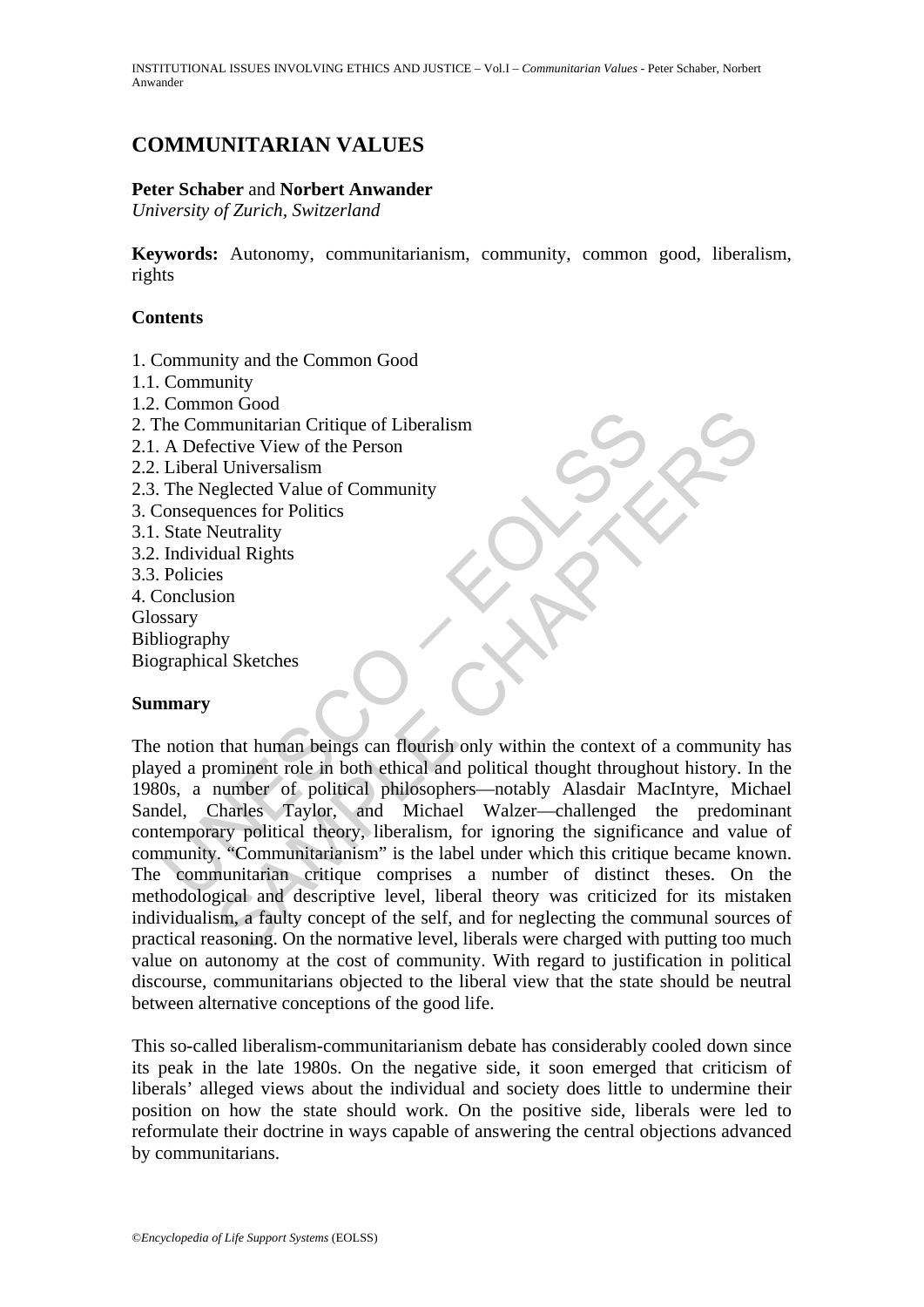Discussion of communitarian themes is not confined to political theory, however. As a piece of social philosophy, communitarianism is a largely North American movement involving academics as well as politicians from across the political spectrum. Some are mainly concerned with the crumbling of the social fabric and the decline of moral standards; others advocate "strong democracy" and participatory politics. This latter strand of communitarianism, whose best-known representative is Amitai Etzioni, has proclaimed the need to bring to bear a "communitarian perspective" on contemporary moral, legal, and social issues. Such an approach is meant to balance the liberals' emphasis on autonomy and individual rights with concern for the common good and awareness of social responsibilities.

## **1. Community and the Common Good**

## **1.1. Community**

The notion that human beings can flourish only within the context of a community has been labeled "communitarianism." Even before communitarians put the term back into the center of political discourse, it was a common complaint that "community" has a high level of use and a low level of meaning. Families, neighborhoods, nations, as well as churches, are referred to as communities; political philosophers write about moral and political communities; there is also talk about the scientific community. These are different forms of social entities, and one might doubt whether there is much they have in common.

**Community**<br>
notion that human beings can flourish only within the context of<br>
n labeled "communitarianism." Even before communitarians put<br>
center of political discourse, it was a common complaint that<br>
l level of use and **unity**<br>
that human beings can flourish only within the context of a community<br>
d''communitarianism." Even before communitarians put the term back<br>
of political discourse, it was a common complaint that "community" h<br>
of u Despite the differences, communities may usefully be characterized by the following three features. 1. Members of a community are united by shared goals and values, where these are not just their coinciding individual interests. Members of the same church, we do not merely congregate because we happen to have the same private interest in worship and have found a convenient arrangement to share the costs. 2. Members of a community value their relationships for their own sake, not just for their instrumental value in pursuing their own ends. If a football team is a community, members enjoy playing football together even if they lose and each of them would be more likely to win by joining the opposite team. 3. Members of a community consider their membership as part of their identity. When asked who they are, most people will mention their nation or at least the place they are from.

The three characteristic features—shared goals, relationships that are not merely instrumental, and a sense of identity—are all a matter of degree. Arguably one's being a member of a certain football team is not all that important for my identity. The noninstrumental valuation of relationships, which typically makes for a sense of solidarity among the members, may also differ considerably. Likewise, the values and goals shared in communities can be more or less comprehensive. Communities differ in what their members consider to be communal concerns. A football team takes an interest in its members' physical fitness, but it cares neither about their religious views nor about their political allegiances. Religious communities, on the other hand, are more comprehensive as they tend to concern themselves with issues ranging from their members' sexual practices to their beliefs about the origin of the universe.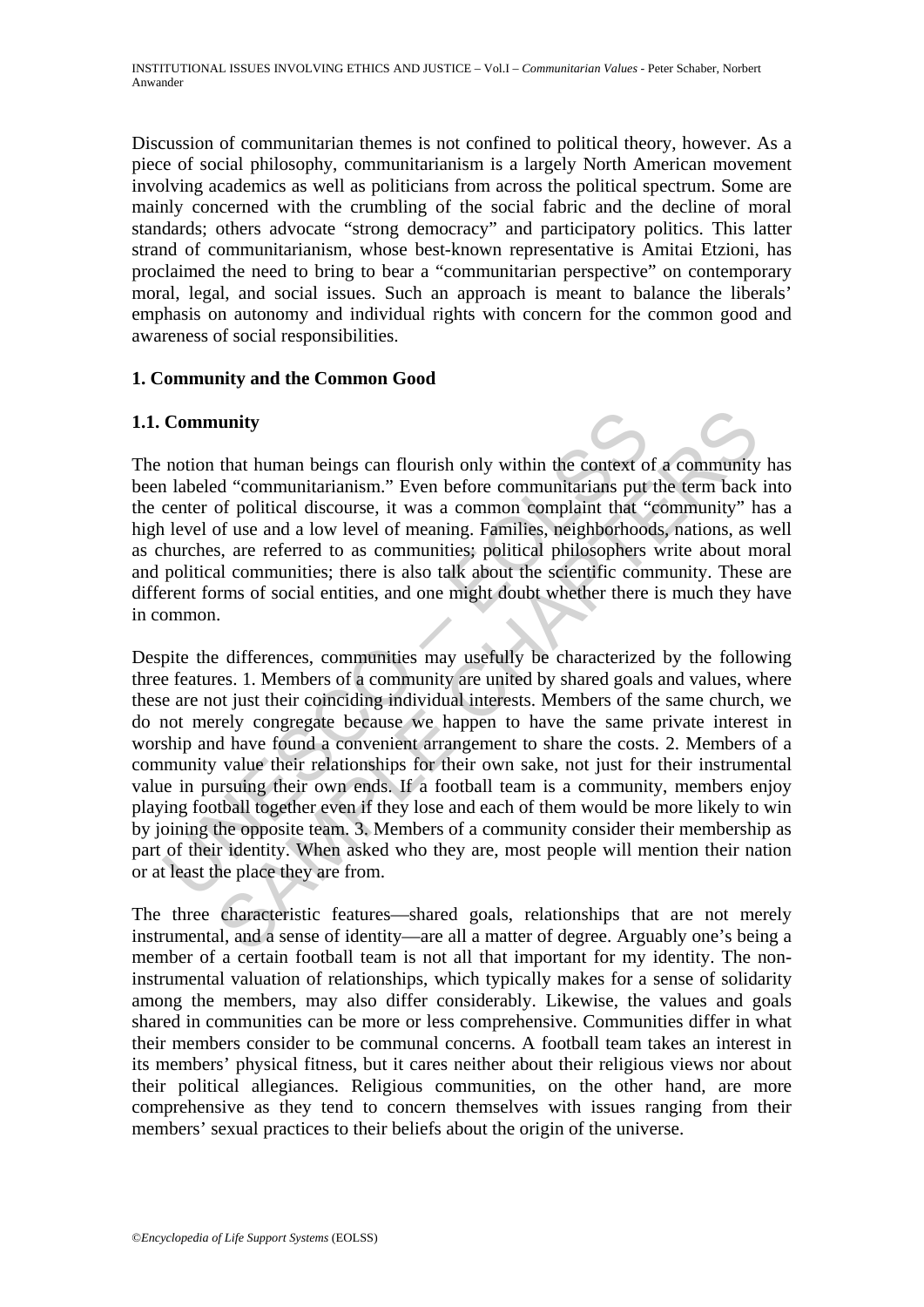Communitarians such as Alasdair MacIntyre and Michael Sandel focus on communities where membership is not a matter of individual choice. Such communities, for example, families, ethnic groups, or nations, are claimed to be "constitutive" of our identity. Communitarianism differs from another political doctrine emphasizing community, Marxism, in two respects. First, while Marxists see community as something that needs to be created in the future, communitarians look to the various communities that already exist. Second, communitarians highly value these traditional communities and urge us to preserve and nurture them. Marx, however, considered such parochial communities obstacles to the establishment of a true general interest and thought it necessary to eliminate all such partial attachments. For the communitarians these partial attachments are constitutive of our identity.

## **1.2. Common Good**

Just as liberals are accused of neglecting community, they are charged with neglecting the common good. Where this is not just the popular, but quite mistaken, view of liberalism as a sort of egoism, something else is at issue. As with community, the notion of the "common good" is a contested one. Liberals and communitarians differ in their views about what the common good of a society consists in.

as liberals are accused of neglecting community, they are charged common good. Where this is not just the popular, but quite ralism as a sort of egosim, something else is at issue. As with come accuracion as a control is a For a social of meglecting community, they are charged with neglecting contains are charged with meglecting cond. Where this is not just the popular, but quite mistaken, viewed as a sort of egoism, something else is at iss Liberals conceive the common good as some aggregation of individuals' well-being, usually defined in terms of satisfied preferences. What is good for a given society is a function of what the individuals in it consider good for themselves. This contrasts sharply with a view of the common good as defined by the community's favored way of life. As communitarians conceive it, the common good provides the standard for assessing individuals' conception of the good life. Their value depends on their contribution to or realization of the common good.

The common good needs to be distinguished from what are usually called "collective goods." Collective goods are goods where there is either no rivalry in using them or where non-payers cannot be excluded from using them. The former include language, culture, social stability; examples of the latter are unpolluted air and public security. Again, liberals need not, and do not, deny the significance of collective goods.

We all benefit from a shared language, from external and internal safety, as well as from a social climate where we can generally trust one another. All the liberals insist on is that they are valuable insofar as they help individuals to realize their conceptions of the good life. Of course, it is still open to communitarians to argue that liberals do not give collective goods enough weight against individual rights. But it is what they call the common good that cannot be taken into account by liberals.

## **2. The Communitarian Critique of Liberalism**

Communitarianism has emerged both as a critique of contemporary liberal theory and as a diagnosis of contemporary liberal society. The general criticism that liberals have neglected the significance of community can be structured around three distinct issues, involving methodological and descriptive as well as normative aspects.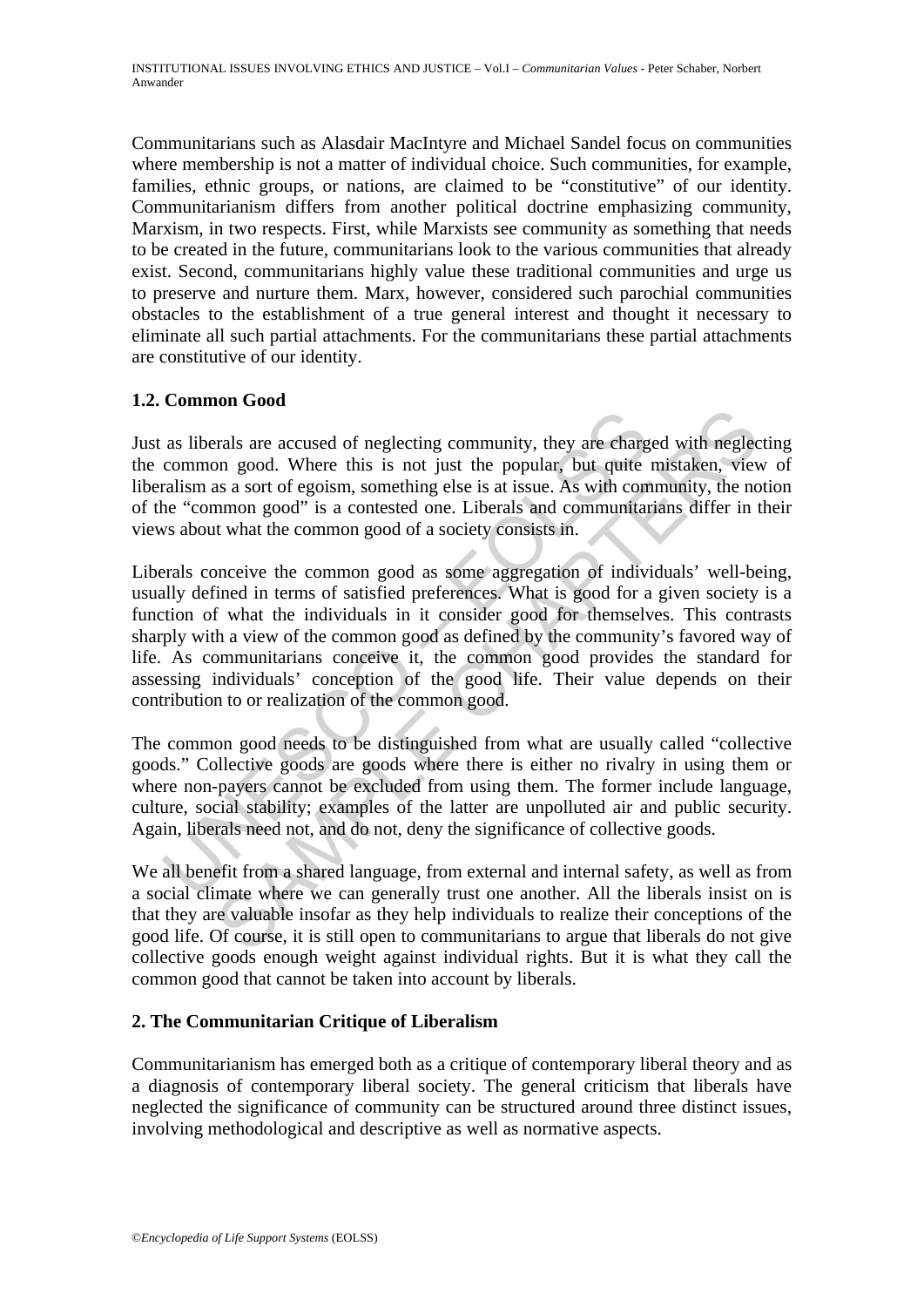## **2.1. A Defective View of the Person**

Ever since Hobbes suggested considering "man as if but even sprung out of the earth, and suddenly like mushrooms, come to full maturity, without all kind of engagement to each other," liberal political theory has been associated with "atomism." Margaret Thatcher gave the atomistic view of human beings expression in her famous statement that "there is no such thing as society." This may sound like a dispute about the proper way to understand society, when what is really at issue is how humankind should be conceived. As Charles Taylor defines it in his article *Atomism*, "[a]tomism represents a view about human nature." It is the denial that by nature we are social creatures, motivated to engage in social activities for reasons other than pure self-interest.

While such criticism may have some force against particular liberal thinkers and politicians, it does not threaten liberal theory as such. Liberalism need not be based on the denial of our social nature. The sort of individualism to which liberals subscribe is neither ontological nor motivational individualism: it is moral individualism. It is the independent normative view that all justification must be to individuals. Liberals demand that political institutions as well as concrete policies be acceptable from each individual's point of view. This is quite compatible with acknowledging the great significance of the social life.

ticians, it does not threaten liberal theory as such. Liberalism nedenial of our social nature. The sort of individualism to which liber ontological nor motivational individualism: it is moral individualism to which liber it does not threaten liberal theory as such. Liberalism need not be based of our social nature. The sort of individualism to which liberals subscribe of our social nature. The sort of individualism to which liberals subsc A more recent line of criticism is directed against the liberal view of the self, which takes us to be free to question any of our ends and commitments. Much has been made of a somewhat peripheral remark by John Rawls in *A Theory of Justice* that "the self is prior to the ends which are affirmed by it." Communitarians reject this "Kantian view of the self" as an exaggeration of our capacity to examine critically our conception of the good. Michael Sandel, in *Liberalism and the Limits of Justice,* has argued that the self is embedded in existing social practices, from which we cannot always stand back. Rather than enjoying priority, the self is constituted by its ends. Our identity is defined by certain ends that we can not give up, because we did not choose them in the first place. Our ends are given by the communities to which we belong, and we discover them by understanding the roles that we occupy in these communities.

Liberals have responded to this criticism in different ways. In *Political Liberalism*, Rawls basically accepts the communitarian point and rejects the Kantian ideal of selfdetermination. He now emphasizes that the liberal view of the self is meant to be only a political conception of the person rather than to state a metaphysical truth. Others have not followed this defensive move, but argue instead that the communitarian criticism misunderstands the liberal point: there is indeed no self that is "unencumbered" by *any* ends. Liberals do not claim that we can detach from all our ends at once, but, as Will Kymlicka puts it in *Liberalism, Community and Culture,* "that we can always envisage our self without its *present* ends." While reflection on our ends must always take place against a background of ends that are taken as given, no particular end is immune to revision.

This is a good argument, but it does not adequately address the communitarian point, which is precisely that there are ends we cannot put in question. The communitarian Daniel Bell, for instance, insists that some of our attachments are "so fundamental to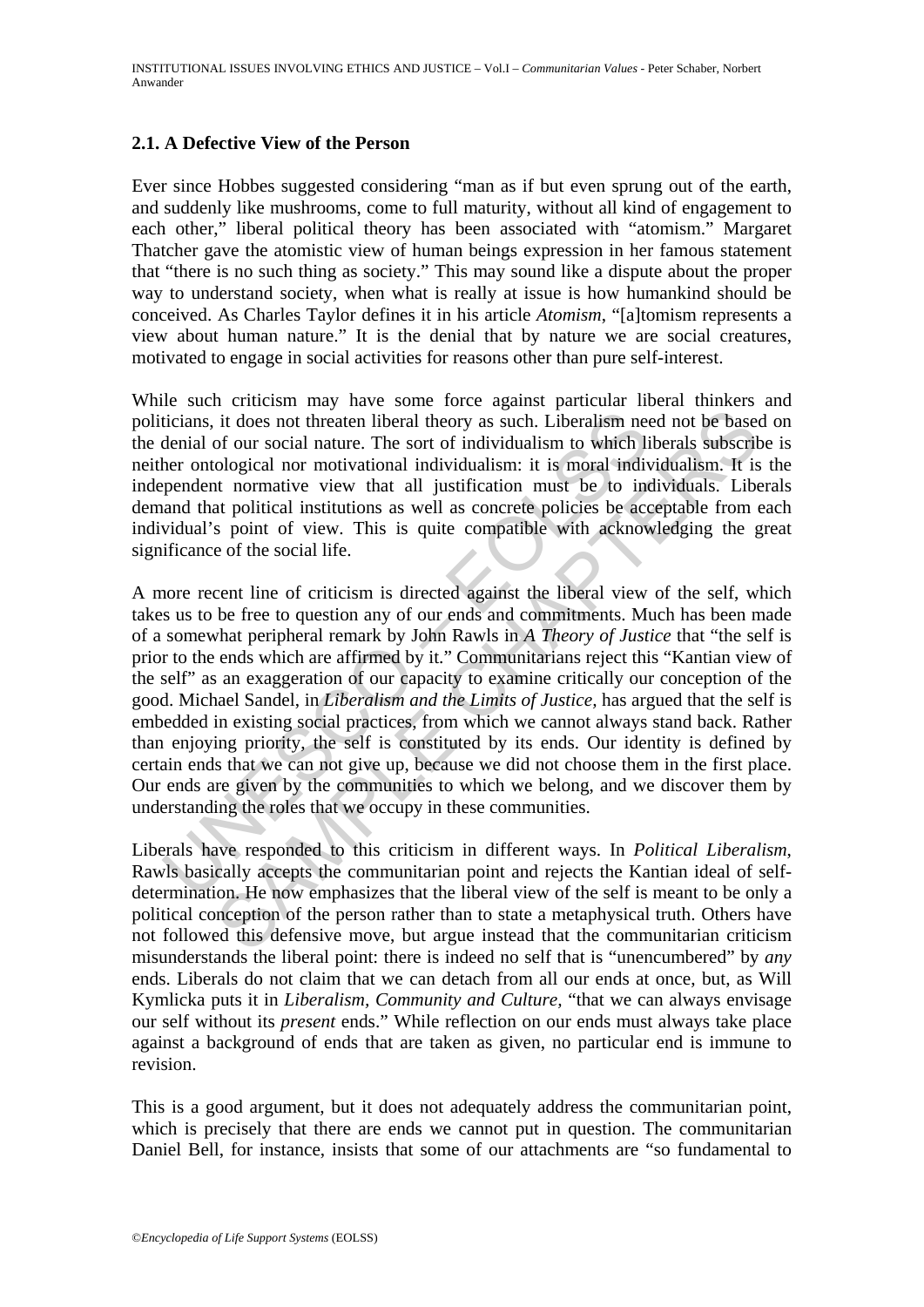our identity" that we could distance ourselves from them only on pain of serious psychological damage. Rather than denying their existence, liberalism's defenders should ask how plausible it is to assume that attachments conflict with liberal institutions. What sort of problem is supposed to arise if, as Bell suggests in *Communitarianism and its Critics*, I cannot "choose to shed the attachment I feel for the family which brought me up"? Yet with those cases that do cause trouble, like the deeply committed Nazi, we might consider a psychological breakdown not to be a bad thing at all. Such cases also cast doubt on the view, popular among communitarians, that one's identity settles what obligations one has. This is not to deny that identities and roles come with specific duties that are constitutive of them. But the example of the committed Nazi shows that liberals are right to insist that one's contingently given identity cannot have the last word on what one should do.



# TO ACCESS ALL THE **16 PAGES** OF THIS CHAPTER, Visit: http://www.eolss.net/Eolss-sampleAllChapter.aspx

#### **Bibliography**

- - -

Bell D. (1993). *Communitarianism and Its Critics*, 266 pp. Oxford: Clarendon Press. [A lively defense of communitarianism in dialogue form, with concrete policy proposals.]

TO ACCESS ALL THE 16 PAGES OF THIS CHANNEL Visit: http://www.eolss.net/Eolss-sampleAllChapte<br>Visit: http://www.eolss.net/Eolss-sampleAllChapte<br>iography<br>D. (1993). Communitarianism and Its Critics, 266 pp. Oxford: Clarendon CO ACCESS ALL THE 16 PAGES OF THIS CH[APTE](https://www.eolss.net/ebooklib/sc_cart.aspx?File=E1-37-01-07)R,<br>Visit:  $\frac{http://www.eolss.net/Eolss-sampleAllChapter aspx}{http://www.eolss.net/Eolss-sampleAllChapter aspx}$ <br>S). Communitarianism and Its Critics, 266 pp. Oxford: Clarendon Press. [A lively defen<br>mism in dialogue form, with concrete policy Etzioni A., ed. (1998). *The Essential Communitarian Reader*, 323 pp. Lanham: Rowman & Littlefield. [A collection of representative articles on communitarian theory and policy first published in the journal *The Responsive Community*; includes the movement's founding document.]

Kymlicka W. (1989). *Liberalism, Community and Culture*, 280 pp. Oxford: Clarendon Press. [Gives an account of the liberal resources to accommodate the value of communities and makes a liberal case for minority rights.]

MacIntyre A. (1981). *After Virtue*, 252 pp. London: Duckworth. [A forceful critique of both Enlightenment moral thought and modern culture, arguing for an Aristotelian virtue ethics and emphasizing the significance of traditions.]

Rawls J. (1971). *A Theory of Justice*, 607 pp. Cambridge Mass.: Harvard University Press. [The classic twentieth-century work on social justice, whose statement of liberalism provided the paradigm case for the communitarian critique.]

Rawls J. (1993). *Political Liberalism*, 401 pp. New York: Columbia University Press. [A reinterpretation of his earlier presentation of justice as fairness as a purely political conception no longer based on comprehensive moral views; can be read as Rawls's reply to the communitarian critique.]

Raz J. (1986). *The Morality of Freedom*, 435. pp. Oxford: Clarendon Press. [Defends a perfectionist version of liberalism, which does not require the state to refrain from acting on value judgments; escapes much of the communitarian critique.]

Sandel M. (1982). *Liberalism and the Limits of Justice*, 199 pp. Cambridge, U.K.: Cambridge University Press. [A close critique of Rawls's *Theory of Justice*, taken as a paradigm of Kantian liberalism; argues that liberalism is based on a defective conception of the self.]